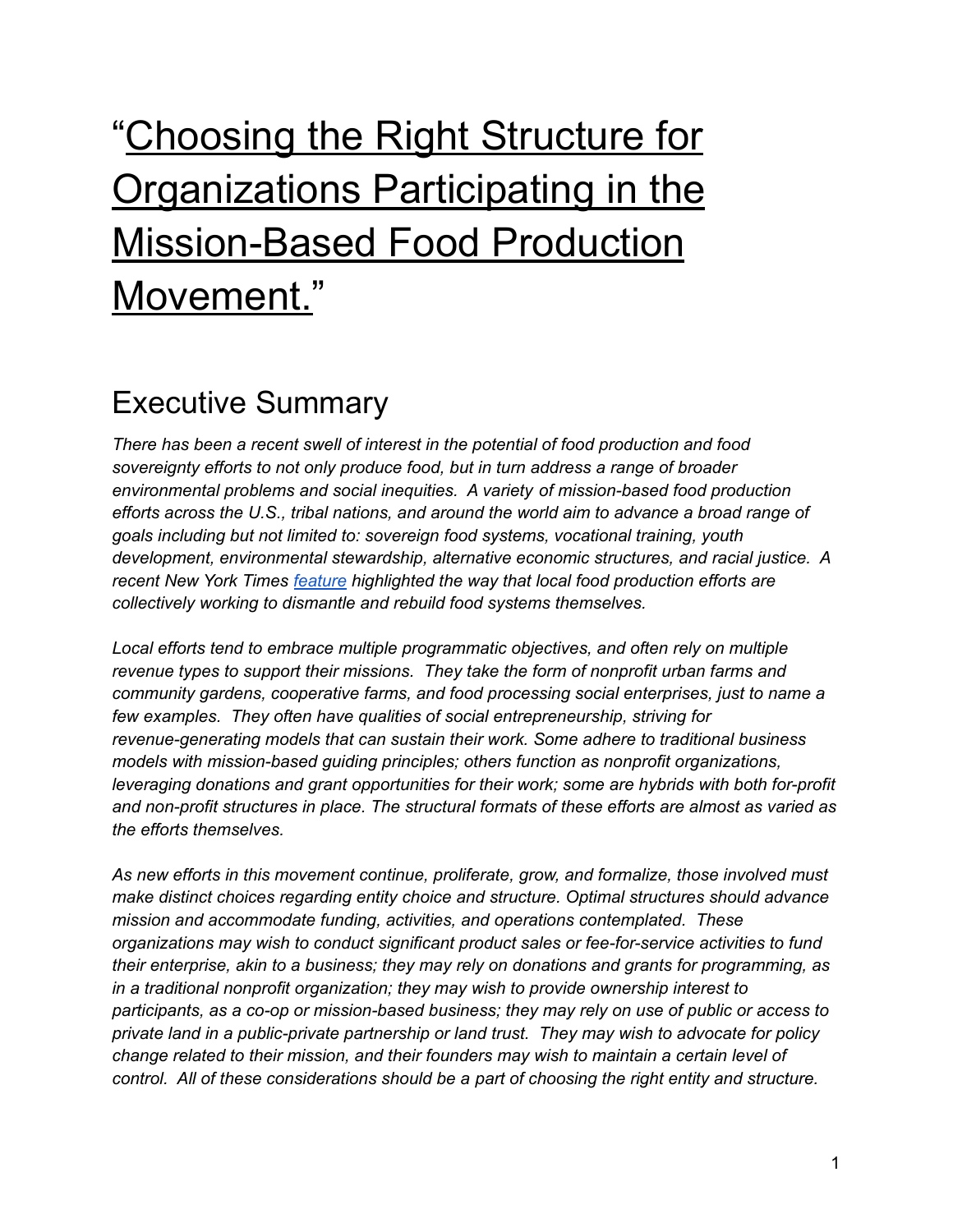*It's best if a burgeoning, developing, and formalizing effort carefully chooses an infrastructure that takes into account anticipated mission and goals, rather than allow a less thoughtful entity choice result in unanticipated limitations on control, mission, revenue options, or activities. In this article, we set forth key considerations for certain entity type and structural options which may be relevant to this specific group of mission-based enterprises, providing summaries of some of the key considerations for each type. We also provide relevant real-world examples from the broad and inspiring movement of mission-based food production. We hope that this overview can help guide the thinking and further exploration by change agents who are a part of this movement about how to structure their mission-based food production efforts.*

# Business Model Options and Examples

# 501(c)3 Nonprofit Organization

Many organizations doing gardening and food production for a broader mission are interested in the possibilities, opportunities, and benefits associated with becoming a tax-exempt nonprofit organization. This format allows organizations to fundraise tax-deductible contributions and write grants for their charitable activities, and clearly signals to stakeholders that the effort is mission-based and structured for the public good. If an organization's main focus and the bulk of its activities relate to education and programming that serves the general public (for example, teaching youth about gardening, educating the general public about growing food or nutrition, or running a vocational or rehabilitative training program related to a food industry), it may be able to become a nonprofit organization, even with more traditional "business-like" activities such as sale of produce as a part of its overall portfolio. However, there are eligibility and compliance requirements which should be carefully considered.

To be structured as a 501(c)3 tax-exempt nonprofit, an organization must demonstrate that it serves a "charitable purpose" as that term is defined by law. The Internal Revenue Code requires that the organization must be "organized and operated exclusively for religious, charitable, scientific, testing for public safety, literary, educational, or other specified purposes and that meet certain other requirements to be considered tax exempt under Internal Revenue Code Section  $501(c)(3)$ ."<sup>[1]</sup> Not all food production concepts would fit this definition, so it's important that enterprises carefully consider the guidance on eligible charitable purpose and compare this to their own proposed mission and activities. The key consideration for most food production efforts will be whether the main focus of activities is educational and charitable, for the benefit of the general public. Product sales or other more business-like activities are allowable as a revenue source or ancillary activity serving that greater purpose, but if they are the main focus there could be problems with eligibility.

An organization eligible for and which obtains  $501(c)(3)$  tax-exempt status benefits from not only exemption from tax on its own income and expenditures, but also enjoys eligibility to receive tax-deductible contributions from donors, and grants from private foundations which must limit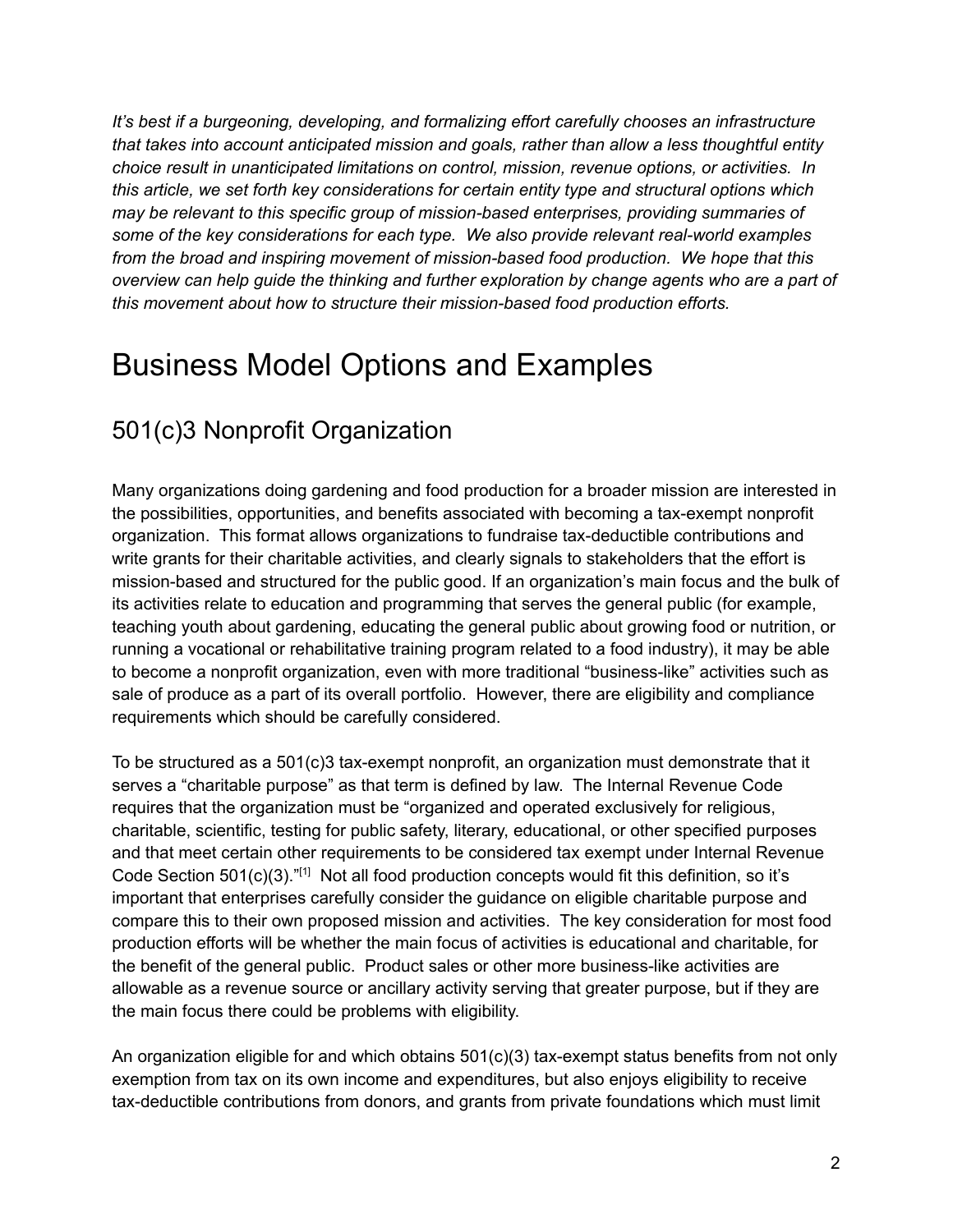their giving to "c3"-designated organizations. Many government grants also specify that c3 status is required of applicants. This access to funding is a significant benefit, especially for efforts that expect to need to raise a large part of their revenue through grants and donations; however, this benefit comes with certain limitations and transparency and governance requirements.

Tax-exempt organization laws specify that no individual may own, control, or be privately inured by a nonprofit organization or its assets. Therefore, nonprofit organizations must be governed by an independent Board of Directors, elected to their positions according to the organization's bylaws. Founders relinquish legal control of the organization to an independent board -- a factor worth careful consideration for those launching a new endeavor. Nonprofit organizations can support paid staff and independent contractor positions like any other enterprise so long as the Board oversees those expenditures and rates are appropriate. 501(c)(3)-exempt nonprofit organizations are also legally restricted to conducting only *limited* direct and grassroots lobbying, and are *strictly prohibited* from any political activity (even simply posting preferences for candidates or allowing staff or Board members to speak on behalf of the organization in favor of a particular candidate). Therefore, organizations should carefully consider their advocacy agendas prior to selecting this option.

The steps for forming a nonprofit organization include incorporation in the relevant state, forming a board and approving bylaws, and filing an application with the IRS for tax-exemption (including payment of filing fee). Ongoing compliance requires upholding governance and record-keeping, appropriate use and oversight of funds, maintaining "exempt purpose" activities, and annual reporting.

#### **Examples:**

Planting Justice (<https://plantingjustice.org/>) Menikanaehkem Community Rebuilders ([https://www.menomineerebuilders.org/\)](https://www.menomineerebuilders.org/) Groundswell Center for Food and Farming (<https://groundswellcenter.org/>) Alice's Garden (<https://www.alicesgardenmke.com/>) F.A.R.M. Cafe [\(https://farmcafe.org/\)](https://farmcafe.org/) Detroit Black Community Food Security Network and D-Town Farm [\(https://www.dbcfsn.org/\)](https://www.dbcfsn.org/) Walnut Way [\(https://www.walnutway.org/\)](https://www.walnutway.org/) Women's Environmental Institute ([https://w-e-i.org/\)](https://w-e-i.org/) Mentoring Positives ([http://mentoringpositives.org/\)](http://mentoringpositives.org/) The Farmory (<https://www.farmory.org/>) Chrysalis Pops [\(https://workwithchrysalis.org/programs/chrysalis-pops/](https://workwithchrysalis.org/programs/chrysalis-pops/)) `

Land Trust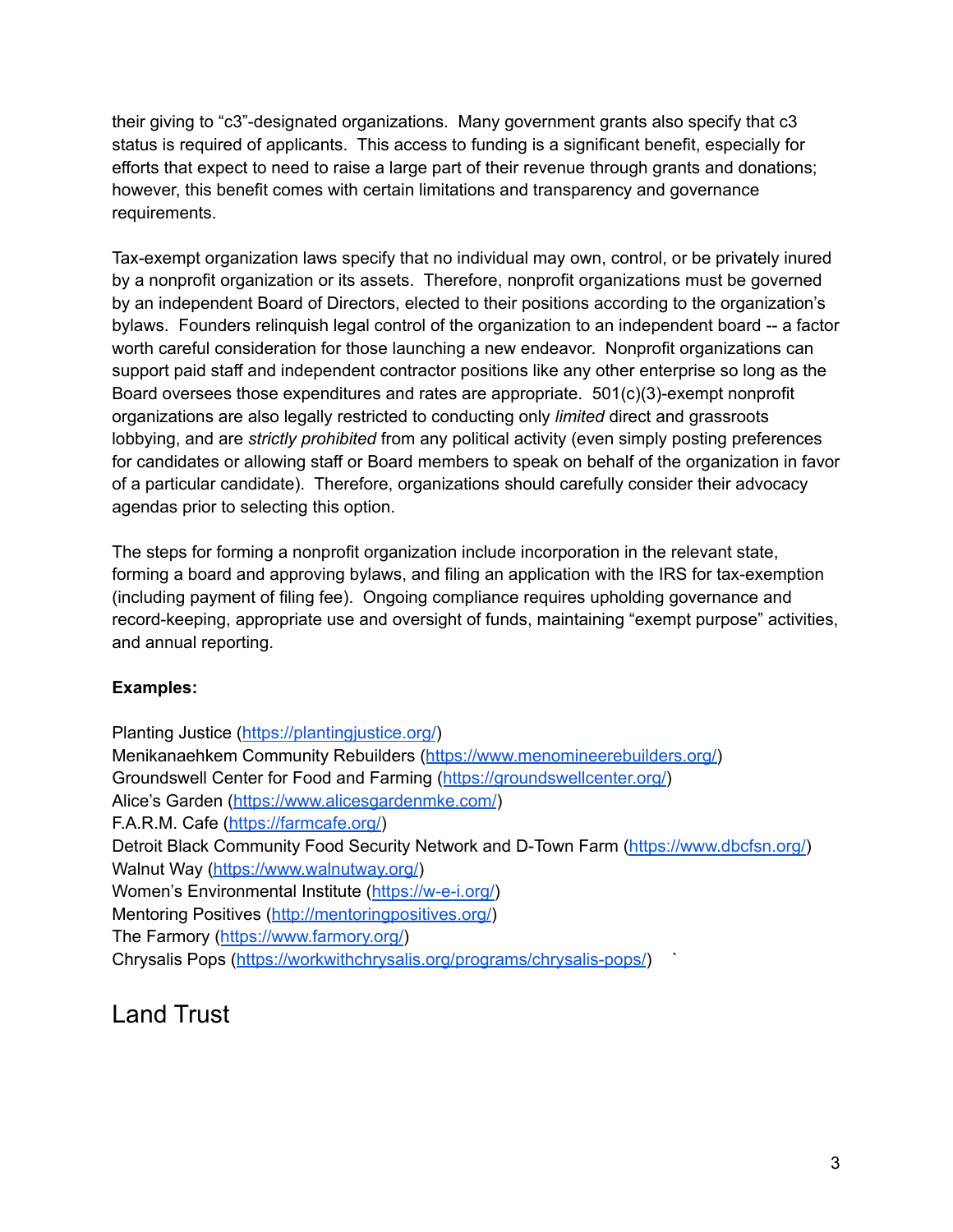Many organizations producing food for missions related to environmental stewardship, economic justice, and food sovereignty have pursued the option of a land trust to ensure that a key asset upon which such efforts depend -- the land itself and its ownership and access -- is secured to serve the organization's purpose.

Land trusts take various forms but all relate to ownership or use of land for a mission-based purpose. Land trusts are often in the form of a nonprofit organization that acquires or stewards land, or access to land in the form of easements. Their purposes are often focused on environmental conservation or equitable economic development, limiting the use of the land to a specific purpose, significantly mitigating private control of land use. Land trusts depend upon the ability to acquire land to dedicate to the mission, either through the acceptance of donations, cooperating with landowners to gain access to easements, or purchasing property. Choosing the best ways to structure or use a land trust will depend upon the proposed purpose and protection intended for the land, and how the land is acquired or accessed. Holding land in trust may also be a part of a nonprofit organization's broader range of activities. Land trusts can be formed through trust documents, which are contractual relationships that owners enter into to prescribe land use and purpose, and are also subject to any applicable property and other laws in the relevant jurisdiction.

#### **Examples:**

Northeast Farmers of Color Land Trust (<https://nefoclandtrust.org/>) American Farmland Trust [\(https://farmland.org/](https://farmland.org/)) Kingston Land Trust ([https://kingstonlandtrust.org/\)](https://kingstonlandtrust.org/) Black Family Land Trust [\(https://www.bflt.org/](https://www.bflt.org/)) Marin Agricultural Land Trust (<https://malt.org/>) Kumeyaay-Digueño Land Conservancy (<http://www.kdlc.org/>) Maine Farmland Trust (<https://www.mainefarmlandtrust.org/>) Vermont Land Trust ([https://vlt.org/\)](https://vlt.org/)

### **Cooperative**

Many food production enterprises have chosen the cooperative model to democratize and engage stakeholders in making and distributing food. From traditional dairy cooperatives which help individual farmers leverage their collective trading power and shared resources, to storefront food cooperatives where consumer members benefit from ownership in conscious food marketplaces, cooperatives have a long and varied history in mission-based food production. Drawing on an even broader and longstanding tradition of using cooperative models to address societal, economic, and power inequities, recent food movement efforts, especially worker-owner co-ops, have used this structure to create alternative ownership which allows the collective of active contributors to the overall enterprise to direct and benefit from its efforts.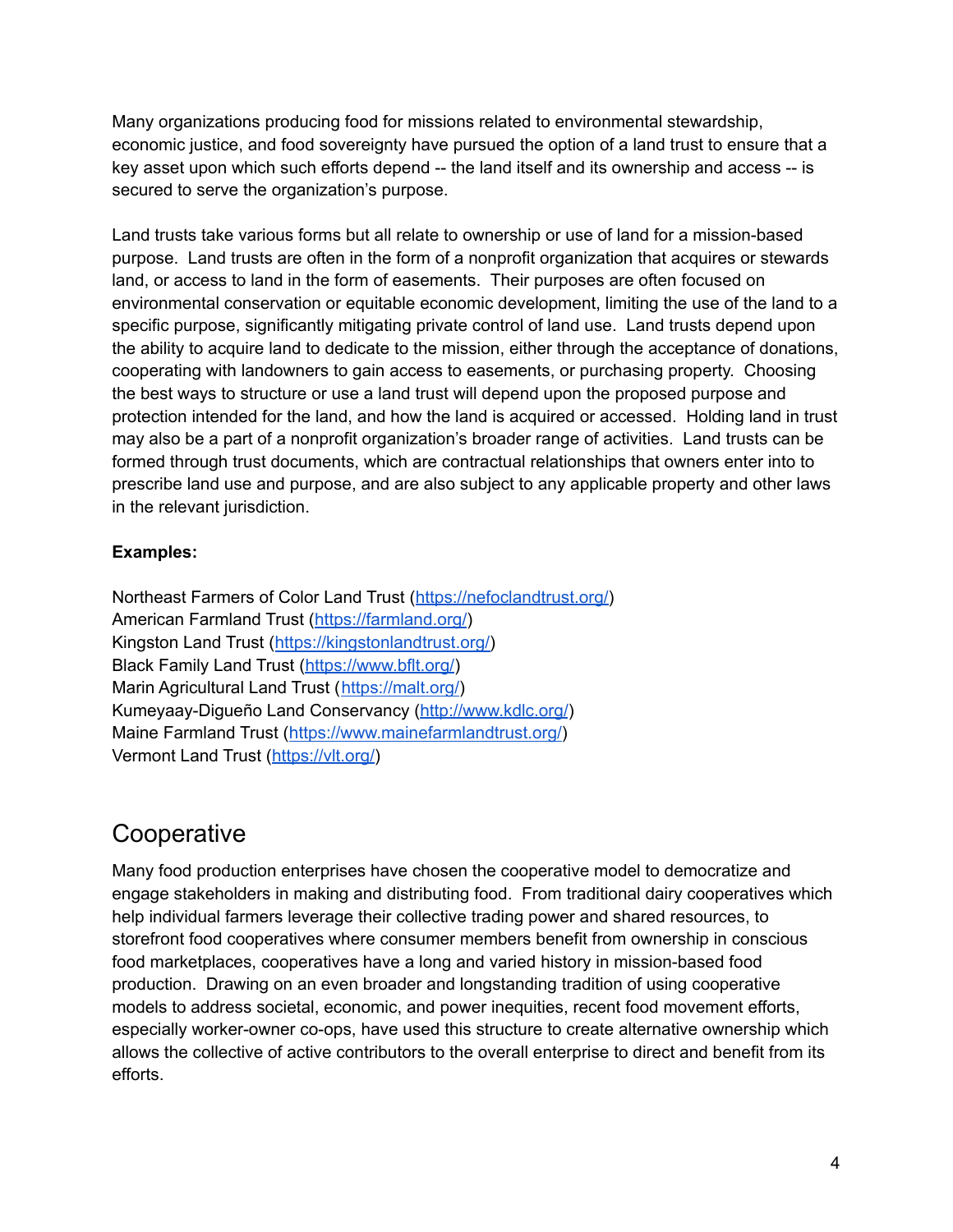A cooperative, or a "co-op" is a business that is owned, controlled by, and benefits members who participate in the enterprise in a democratic manner. Members acquire ownership through their financial contributions or efforts, collectively control it through voting or electing its board, and receive the benefit of its earnings through distributions, often based on owners' level of ownership or participation in the cooperative. Co-ops can be found across the U.S. in nearly every sector of the economy and are governed by the relevant statutes in their respective states. Details on structure can differ from jurisdiction to jurisdiction, but generally, cooperatives are created by people who have a common and specific need or interest and are willing to work together to operate and organize a company that will meet that need. Variations of co-ops can be distinguished by types of members -- based on their manner of actively participating in the effort -- ranging from consumer, worker, producer, purchaser, and multi-stakeholder. Each of these types of cooperatives have been used for food production enterprises, ranging from worker-owned farms, to dairy producer co-ops, to consumer-owned food co-ops. Another benefit recently cited by some mission-based food production groups is the ability for undocumented individuals to legally be members and benefit from cooperative ownership, whereas traditional employment options may be more limited for this group.

In general, these structures can be used to generate mission-based products and services, build community-based food systems, create employment and broad-based ownership, promote access to capital and labor rights -- in turn, addressing historic and present-day inequities. However, cooperative structures and entities can be legally complex, and are best deployed when the structure is carefully customized to suit the goals and stakeholders at the heart of a particular effort -- while remaining compliant with applicable law. Thus, professional advice and careful structuring is particularly important in exploring cooperative options.

#### **Examples:**

| <b>Worker Cooperatives:</b>                                     |
|-----------------------------------------------------------------|
| Rock Steady Farm and Flowers (https://www.rocksteadyfarm.com/)  |
| Cooperativa Tierra y Libertad                                   |
| (https://ussen.org/2018/08/06/cooperativa-tierra-y-libertad/)   |
| Multi-stakeholder Cooperative:                                  |
| Fifth Season Cooperative (http://www.fifthseasoncoop.com/)      |
| Marketing and Distribution Cooperative:                         |
| Shared Ground Farmers Co-op (https://www.sharedgroundcoop.com/) |
| <b>Producer Cooperative:</b>                                    |
| SLO Farmers Co-op (https://slofarmersco-op.com/)                |
| <b>Organic Valley Cooperative</b>                               |
| (https://www.organicvalley.coop/about-us/organic-food-co-op/)   |
| <b>Consumer Cooperative:</b>                                    |
| Seward Community Co-op (https://seward.coop/)                   |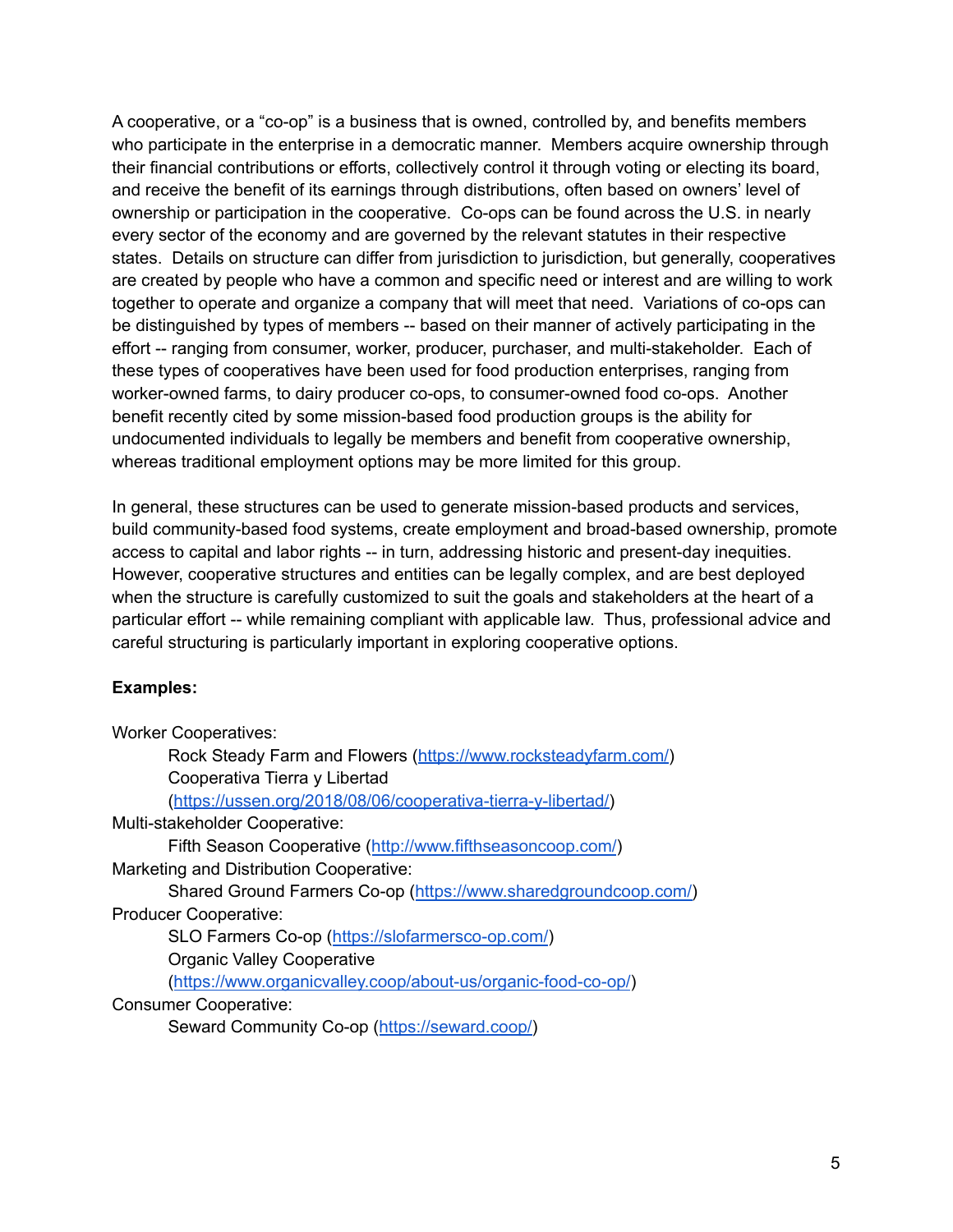# Limited Liability Corporation (LLC) or other traditional business model

Many food producers are best served by simply forming a traditional business entity -- usually in the form of an LLC. Sole proprietorships and corporations are also forms of traditional business entities that can be used. If the goal of a food enterprise is to make and sell a quality product or service which promotes a bigger mission, a traditional business model may be appealing because it is arguably the simplest and most flexible in terms of control and compliance. Many impressive and effective values-driven restauranteurs, farmers, makers and entrepreneurs contribute every day to and creating better food systems, healthier food options, dignified employment, land stewardship and environmental goals, and more equitable food access through traditional business models which make and sell great food products.

All business models generally allow for individual business owners to control and retain the profits from an enterprise; this holds true from complex corporations with many shareholders to the most simplistic form of business, a sole proprietorship (unincorporated individual ownership of a business). The most popular business form is a limited liability company (LLC), which is owned and controlled by its "member" owners. An LLC can be organized for any business purpose. The ownership requirements are made at the discretion of the members, according to an Operating Agreement put in place when the LLC is formed. The Members may agree to and prescribe through the Operating Agreement various details regarding how the organization is managed, how decision-making occurs, and how to allocate profits and losses The business is usually financed by members' investments and retained profits, with distributions to members of some profits, as applicable and as determined appropriate by members. As their entity type name implies, members are protected from liability arising from the activities of the LLC so long as proper business practices are upheld to establish a clear separation between its members activities and assets and those of the LLC. LLCs are usually considered the most simple and easy-to-manage entity type, and have a maximum amount of flexibility about types of activities. While they are business entities, they can conduct any number of mission-based activities as the Members may prescribe. They also enjoy the freedom to conduct advocacy and political communications and activities. Another benefit recently cited by some mission-based food production groups is the ability for undocumented individuals to legally acquire and benefit from LLC ownership, whereas traditional employment options may be more limited. Similar considerations may apply to other types of business entities, including corporations and limited liability partnerships, if they are owned by a small number of individuals or entities which have affirmatively agreed to the goals of the entity. All such business entities may have default legal obligations to make decisions that will maximize their members' or shareholders' profit, so in the event that a traditional business entity is being explored to host a mission-based enterprise, it's important to have clarity about who the owners will be and how mission-based goals will be agreed to and balanced against profit-related goals and duties.

#### **Examples:**

Sankofa Farms LLC: <https://www.sankofafarmsllc.com/>)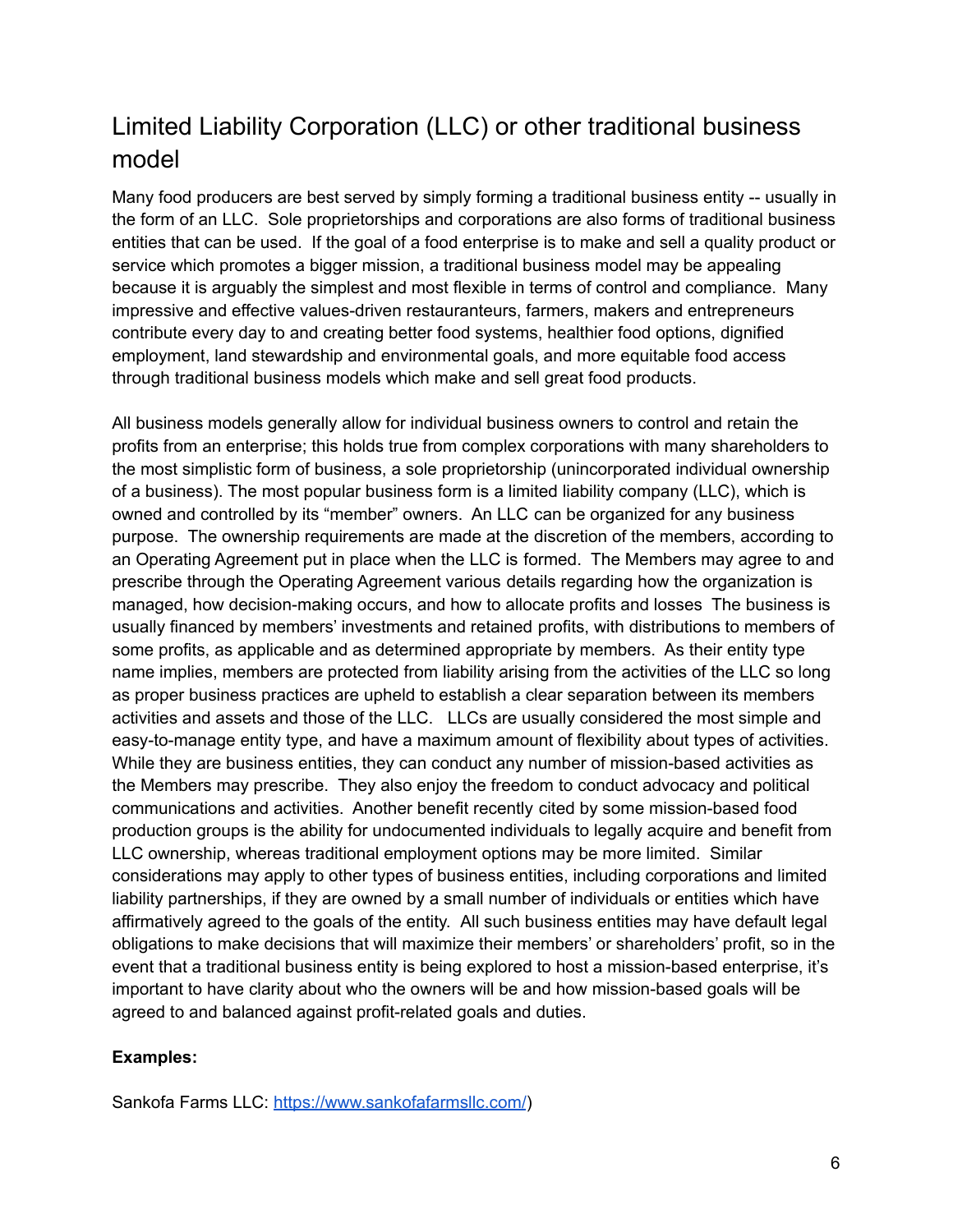Full Circle Community Farm ([https://www.fullcircle.farm/\)](https://www.fullcircle.farm/) Winter Green Farm ([http://www.wintergreenfarm.com/\)](http://www.wintergreenfarm.com/) Sylvanaqua Farms [\(https://www.sylvanaqua.com/](https://www.sylvanaqua.com/)) Genuine Foods (<https://www.genuinefoods.com/>) Tandem Restaurant (<https://www.tandemmke.com/>)

## Benefit Corporation and Certified B Corps

In addition to the option to conduct mission-based food production work in a traditional business entity, there is also now an option to strengthen the "mission-based" aspects of a business in the form of a "benefit corporation," a relatively new type of entity available in a majority of states. Many food production enterprises have chosen this route to allow for a business-like focus - product sales, for example -- while clearly signaling to stakeholders and holding itself accountable to a greater, stated purpose. Benefit corporations and Certified B Corps are frequently, mistakenly, conflated and perceived to be one and the same. However, "Certified B Corps" are actually benefit corporations which have opted to receive third-party certification from the organization B-Lab as organizations that uphold certain standards for social and environmental impact.

Benefit corporations are available as a legal entity type are available in jurisdictions that have passed benefit corporation legislation; currently, 37 states have statutes in place which allow formation of such entities.<sup>[5]</sup> Benefit corporations are intended to allow a business to state and operate in furtherance of a public benefit, and to balance that with its value creation. Owners and a board of directors govern the organization, much like a traditional corporation. Unlike a traditional corporation, a stated public benefit and annual reporting to shareholders or members on the public benefit, is often required. Benefit Corporations can be operated and controlled by owners with a flexibility similar to traditional business organizations. Owners can retain profits from the business, but there is an official recognition that profit is balanced with the public purpose. Unlike nonprofit organizations, benefit corporations can have a flexible purpose which may focus on business-like activities, be controlled by and create personal benefit for owners, and may take issues-based and political positions without restrictions.

Certified B Corps are benefit corporations which receive a third-party certification administered by the nonprofit organization "B-Lab", which verifies an organization's performance on their "B Impact Assessment.<sup>[7]</sup>" The assessment measures social and environmental performance, public transparency, and legal accountability to balance profit and purpose through a rigorous assessment of a company's impact on its workers, customers, community, and the environment. Benefit corporations may choose to be certified B Corporations as well, though they are not required to do so; conversely, traditional businesses and co-ops may seek B-Lab certification based on the assessment measures which are relevant for their enterprise.

#### **Example:**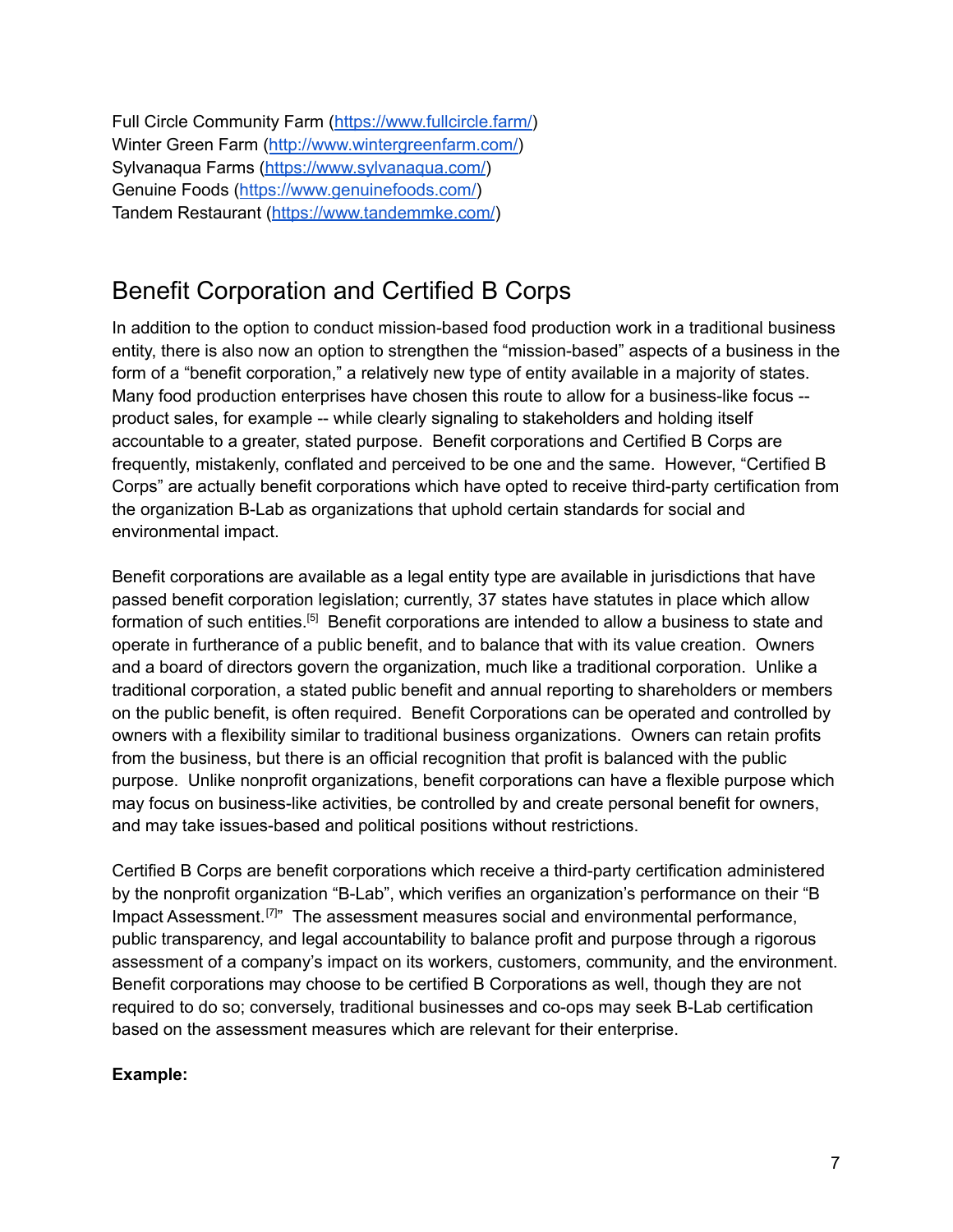Plum Organics (<https://www.plumorganics.com/benefit-corp/>) Revolution Foods [\(https://www.revolutionfoods.com/\)](https://www.revolutionfoods.com/) Hilary's Eat Well [\(https://hilaryseatwell.com/](https://hilaryseatwell.com/)) Finnriver Farm and Cidery [\(https://www.finnriver.com/\)](https://www.finnriver.com/) Green City Growers (<https://greencitygrowers.com/>)

### Mixed and Custom Models

There are many creative ways to use multiple legal entities or customize aspects of legal entities to serve a specific mission, goals, and proposed activities. For example, for-profit LLCs that have a nonprofit sibling entity which conducts charitable and educational activities. Umbrella nonprofit organizations may hold a land trust or have a for-profit LLC subsidiary for streamlined sale of products. Cooperatives may dedicate part of their mission and activities for the benefit of the public in addition to the aspects of their mission which focuses on benefiting their members. Charitable organizations may decide to launch a sibling advocacy organization to be able to do grassroots and direct lobbying without running amok of the limitations on lobbying for 501(c)(3)s.

#### **Examples:**

Soul Fire Farm- LLC organized around cooperative principles with a nonprofit educational arm (<https://www.soulfirefarm.org/>) Agrarian Commons- [\(https://agrariantrust.org/agrariancommons/\)](https://agrariantrust.org/agrariancommons/) Coop Coffees- cooperative and Certified B Corp ([https://coopcoffees.coop/\)](https://coopcoffees.coop/) The Federation of Southern Coops - non-profit cooperative association ([https://www.federation.coop/\)](https://www.federation.coop/) Iroquois Valley Farmland Reit- Public Benefit Corporation and B Corp Certified farmland finance company [\(https://iroquoisvalley.com/\)](https://iroquoisvalley.com/) Ohe∙láku- Among the Cornstalks- Transitioning from a 501c4 to a 501c3 for their education and outreach work, and are establishing a cooperative for their production work (<https://www.facebook.com/AmongtheCornstalks/>)

# In Conclusion:

As evidenced by the many inspiring examples we've shared in each section above, there is a diverse range of options for how to optimally structure mission-based food production efforts. In choosing a structure, organizations must weigh key considerations related to activities and advocacy central to mission, decision-making and control of the organization that fits, and appropriate revenue sources and strategies. Ideally, through an upfront analysis of the goals and needs of the organization, the different entity type options and their respective limitations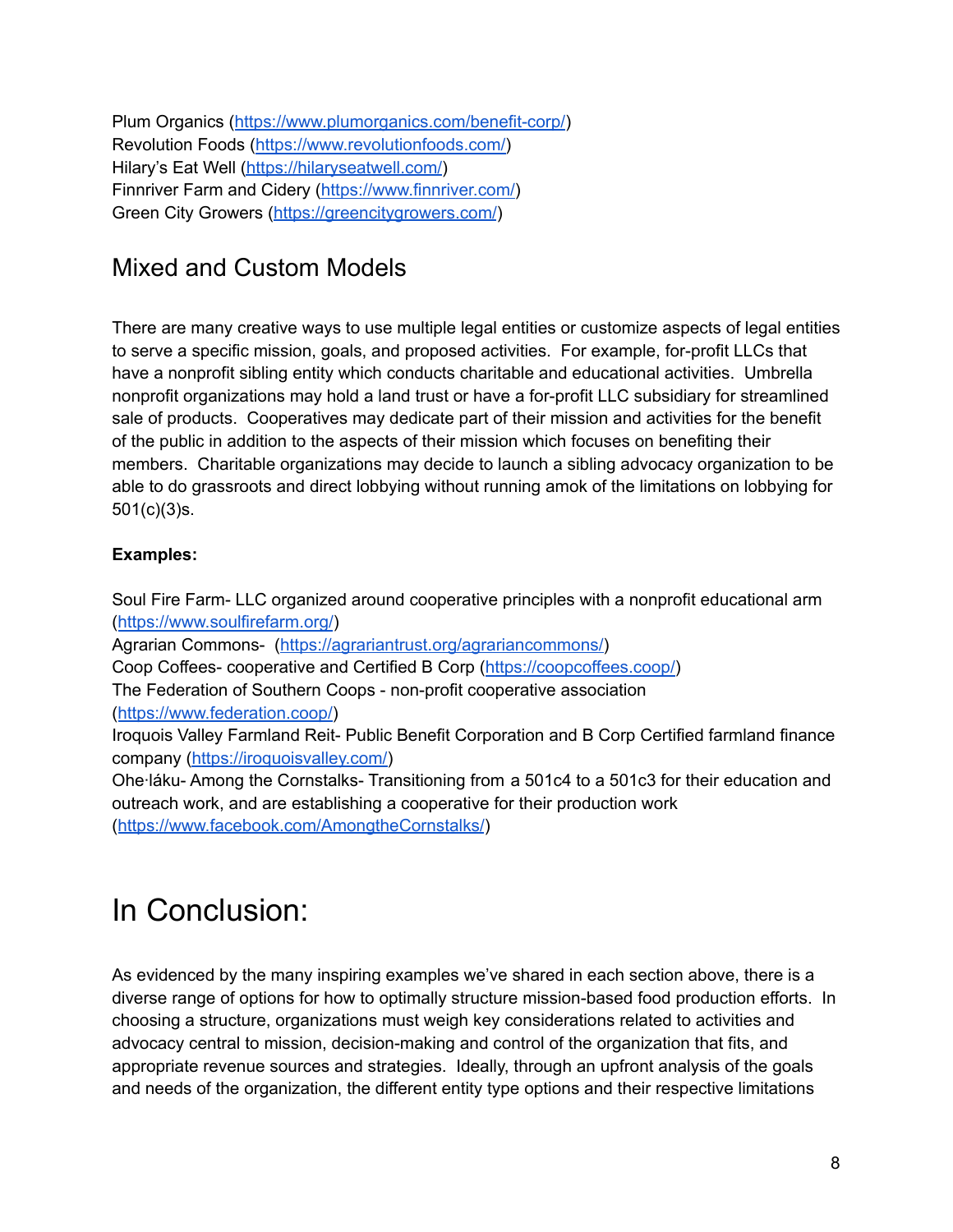and benefits, organizations can choose and establish the optimal infrastructure, and then focus passionately on mission, working within the selected operational and legal framework. By conducting the analysis upfront, later unexpected pitfalls or frustrating restrictions are less likely to arise. Further, through the process of selecting and setting up the entity, there's an opportunity to educate and organize founders and those on the requirements and best practices for more technical aspects of operating a new enterprise or organization *before* mission-based work becomes all-consuming. The common goal for all mission-based food production is to contribute to a better world -- through stronger communities, economies, environment, as the case may be -- and the sum of these mission-based efforts can only be maximized if their operational, infrastructural, and legal structures are optimized.

Before going through the process to change or create a legal entity, it is critical to obtain the right professional services -- specifically, legal and accounting/tax advice -- if at all possible. While weighing any of the above entity options, it's advisable to explore further, with the input of applicable experts, tax implications, the duties and authorities of individuals fulfilling specific roles and positions within the various entities, and liability limitations relevant for that entity.

#### **Gratitude Section:**

The authors wish to thank all those who supported the development of this paper. First and foremost, we are grateful for the co-owners of Full Circle Community Farm: Heather Toman, Andrew Adamski, Scott Rosenberg, Valerie Dantoin, and Rick Adamski. When the farm reached out to Allison in Spring of 2020 to do a farming transitions feasibility study, Allison had no idea how influential this community-based participatory research study would be on her own thinking around how best to advance food justice within different food production models. The School of Human Ecology generously supported Allison and Full Circle's study through the Ann Hoyt Cooperative Award. Additionally, Kelly Maynard at the UW Center for Cooperatives provided critical feedback and guidance on cooperative farm models. Colleagues at L&E Clinic at UW-Madison and Marquette M-LINC's collaboration with the UW-Madison Center for Community and Nonprofit Studies on their April 2021 CommUniversity Session on ["Whether](https://commnsknowledge.wisc.edu/2021/06/14/recording-available-for-communiversity-session-whether-and-how-to-form-a-nonprofit/) and How to Form a Nonprofit [Organization](https://commnsknowledge.wisc.edu/2021/06/14/recording-available-for-communiversity-session-whether-and-how-to-form-a-nonprofit/)" and audience participation offered valuable reinforcement and insight related to this piece. The many community partners of the Center for Community and Nonprofit Studies -- and their direct queries and questions about their own organizational structures -- have educated us from the "front lines" about entity types, considerations and the diverse range of food production efforts and structures. The inspiring real-world efforts referenced in this paper have given us additional tangible framing for how entity choice relates to the efforts which comprise this diverse global movement.

 $[1]$  More information on 501 $(c)$ 3 IRS requirements here[:](https://www.irs.gov/charities-non-profits/exempt-organization-types) <https://www.irs.gov/charities-non-profits/exempt-organization-types> [2] More information on cooperatives here: <https://uwcc.wisc.edu/>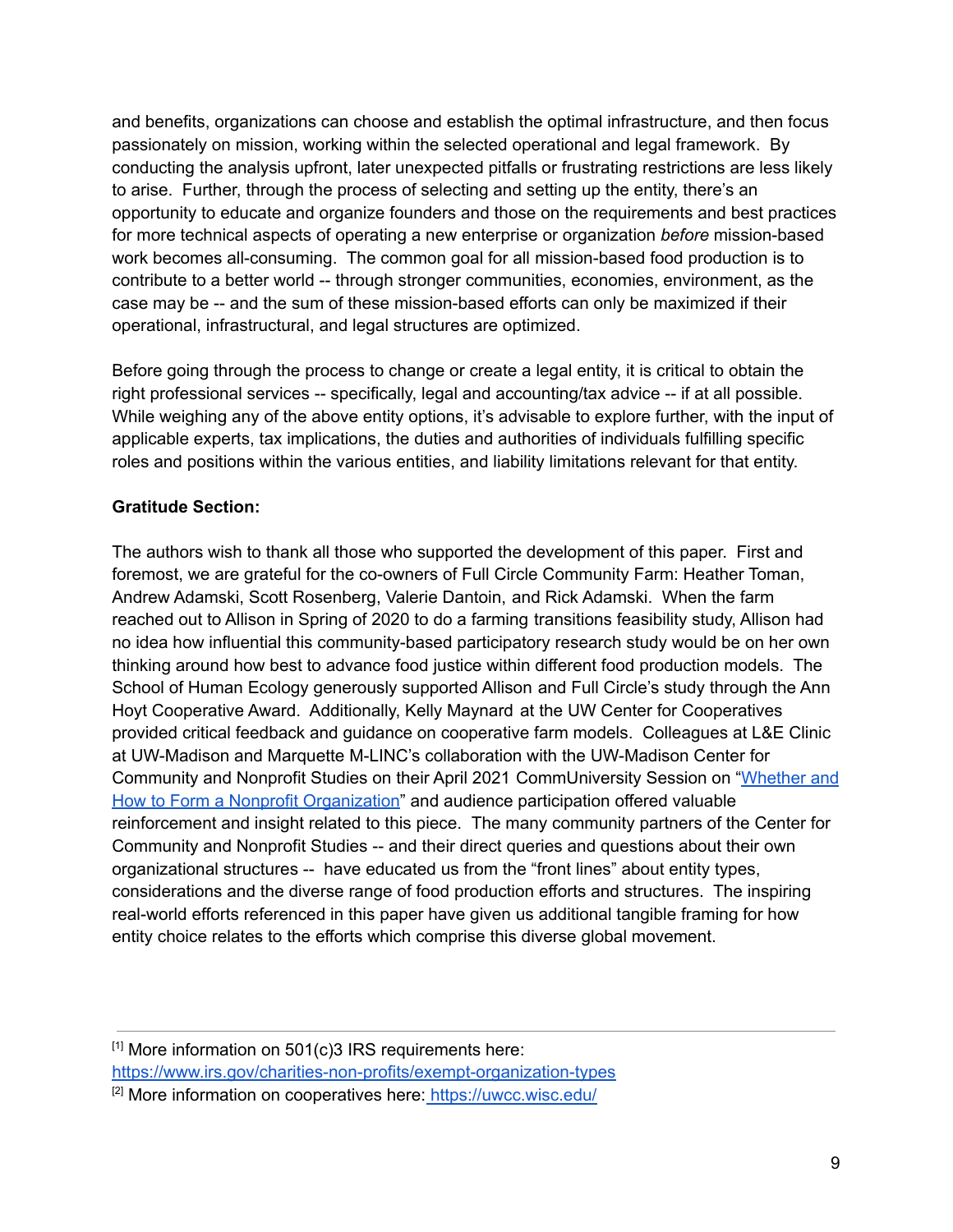[3] More information on cooperative principles here:

<https://ncbaclusa.coop/resources/7-cooperative-principles/>

[4] More information on WI cooperative legal entities here:

[https://resources.uwcc.wisc.edu/Legal/WIstatute185v193\\_2019.pdf](https://resources.uwcc.wisc.edu/Legal/WIstatute185v193_2019.pdf)

[5] More information on Benefit Corporations here: <https://benefitcorp.net/>

[6] More information on the 2017 Wisconsin Act 77 here:

[https://www.bizjournals.com/milwaukee/news/2017/12/14/wisconsin-creates-benefit-corporation](https://www.bizjournals.com/milwaukee/news/2017/12/14/wisconsin-creates-benefit-corporations-a-new-for.html) [s-a-new-for.html](https://www.bizjournals.com/milwaukee/news/2017/12/14/wisconsin-creates-benefit-corporations-a-new-for.html)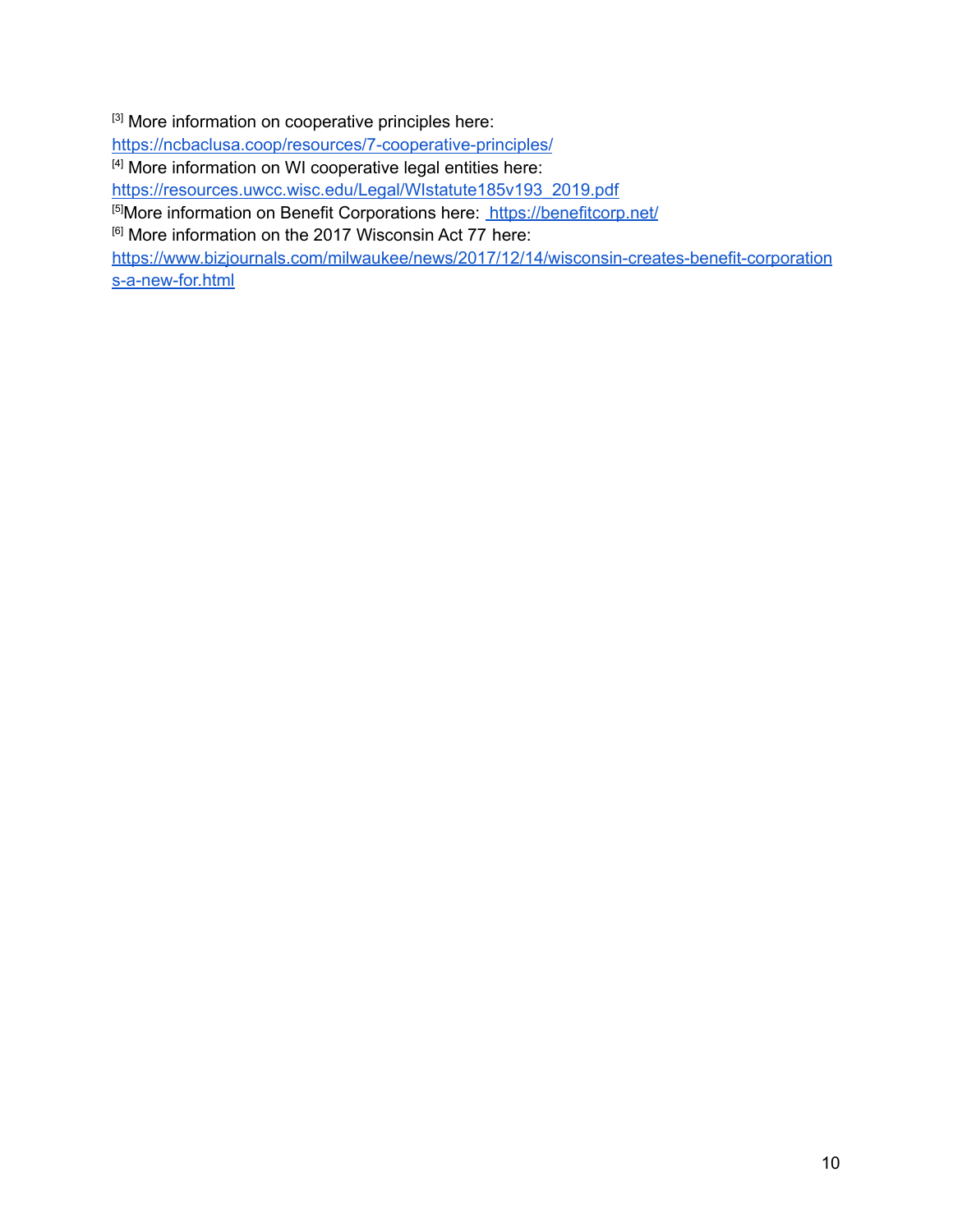#### **NOTES for publication plan based on input from Scholars Strategy Network:**

Publish mammoth of the paper- as a link that is embedded in a more conversational narrative, storytelling piece- could drive traffic and interest back to SoHE and CommNS

-not cutting out my examples- for the white paper- annotate them- 1 sentence annotation with the hyperlink "Based in XX, this worker-farm co-op is organized as a C3" or whatever

-keep descriptions short- top 4 or 5 for each type- and then email it out to all the groups that are involved

-get it nice and settled and published on the blog piece

\_\_\_\_\_\_\_\_\_\_\_\_\_\_\_\_\_\_\_\_\_\_\_\_\_\_\_\_\_\_\_\_\_\_\_\_\_\_\_\_\_

-story- me

-bigger themes-

-then able to talk about substantive mission based goals- to do strategic planning to ensure that it lines up

-starting to do a little drafting of the smaller storytelling thing (I do the hook- and then meet again in 2 weeks- and have things really rolling with it)

-Dominik- helping with Civil Eats-

-next time- getting something in the zone

-anchor it in the story of my connections- if Full Circle is okay with me sharing that story- being the starting point- reflecting on the way connected to CommNS- them getting these kinds of questions regularly-

- this is a really relevant area where

-how after these years talking about social enterprise- challenging NP industrial complex- here is an area where different models are carrying forward really promising ways of differently structuring stuff

- Right now- written as a report
- Could be good to take out examples/ end notes
- SSIR- have very in depth submission guidelines published online- 6 different types of articles- would want to look at those (only one it would work for is a featured piece in terms of length)- [https://ssir.org/about/submission\\_guidelines#printmagazinesubmissions](https://ssir.org/about/submission_guidelines#printmagazinesubmissions)
- Typically 2000 word length maximum- for online pieces- which would require cutting
	- Narrativize and tell stories- because it is much more compelling- right now it is more dense- could be more engaging
- NPQ not currently receiving article submissions
	- Mark Sidel- Law School- of nonprofit quarterly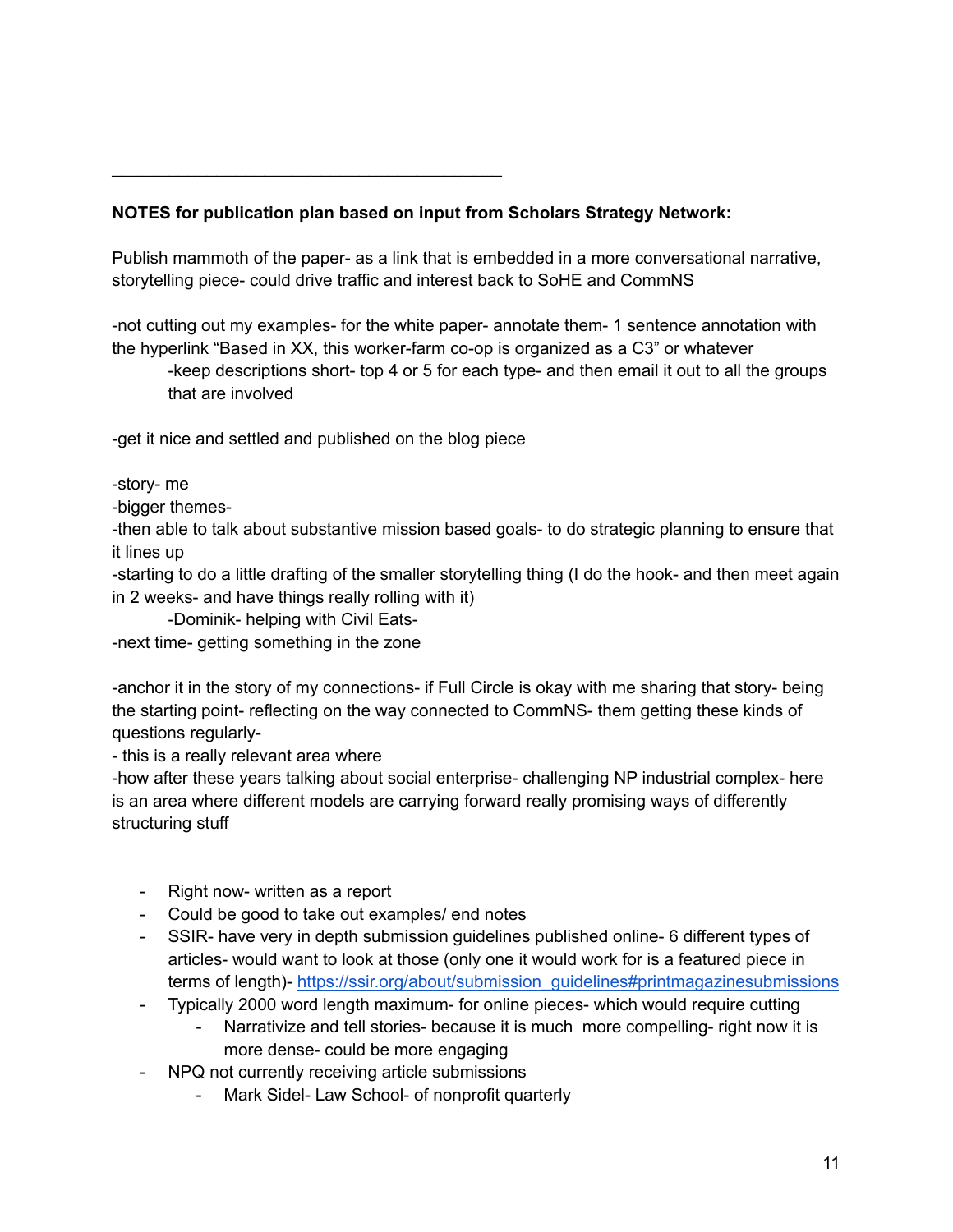- Opinion pieces only from chronicle of philanthropy
- If we were to self-publish- how to get it out there- can still reach out to reporters to see if there is interest in covering this as a story?
	- Typically has worked better when its brand new research (timely, new angle)
- Try and pair report with a more synthesized version of it (blog post/op-ed)- 750 wordsnarrative- focus on examples/ version
- Diversity of Mission-Based Food Sector- summative overview
- 750 words- standard
	- 1) Target audience- who will actually reach the people you're hoping to drive to the white paper
	- 2) Need to have ONE central argument you are trying to make
	- 3) Using the story to support the argument
		- a) The organizations can create change and sustainable food systems i) Building the piece around making the case
		- b) What is our argument- share my story
			- i) CIVIL EATS- better tactic than SSIR to reach the argument you want to reach
			- ii) opinion/ cover piece- and then link to a guide

Put together a draft of a piece- and send Dominik the info for research/

#### **1. What are your goals for this piece? What are you hoping to accomplish by publishing this?**

- To provide key questions/information for consideration for people trying to create food systems change- to help further actualize their work
- To educate change agents and distill information about entity choice and structural and strategic considerations for their efforts so they can be as successful as possible
- To raise awareness with broad audiences, particularly those interested in nonprofit and mission-based work, about the range of inspiring food systems efforts and the diversity of their structural models -- by illuminating the breadth of this work there is a possibility that policy-makers and community leaders and funders will take a closer look; we perceive there is currently a low level of awareness of this full landscape and its many creative approaches to sustainability and impact (which relate to organizational structure)

#### **2. And on a related note, who is your target audience? Who do you want to make sure will see this?**

2 audiences: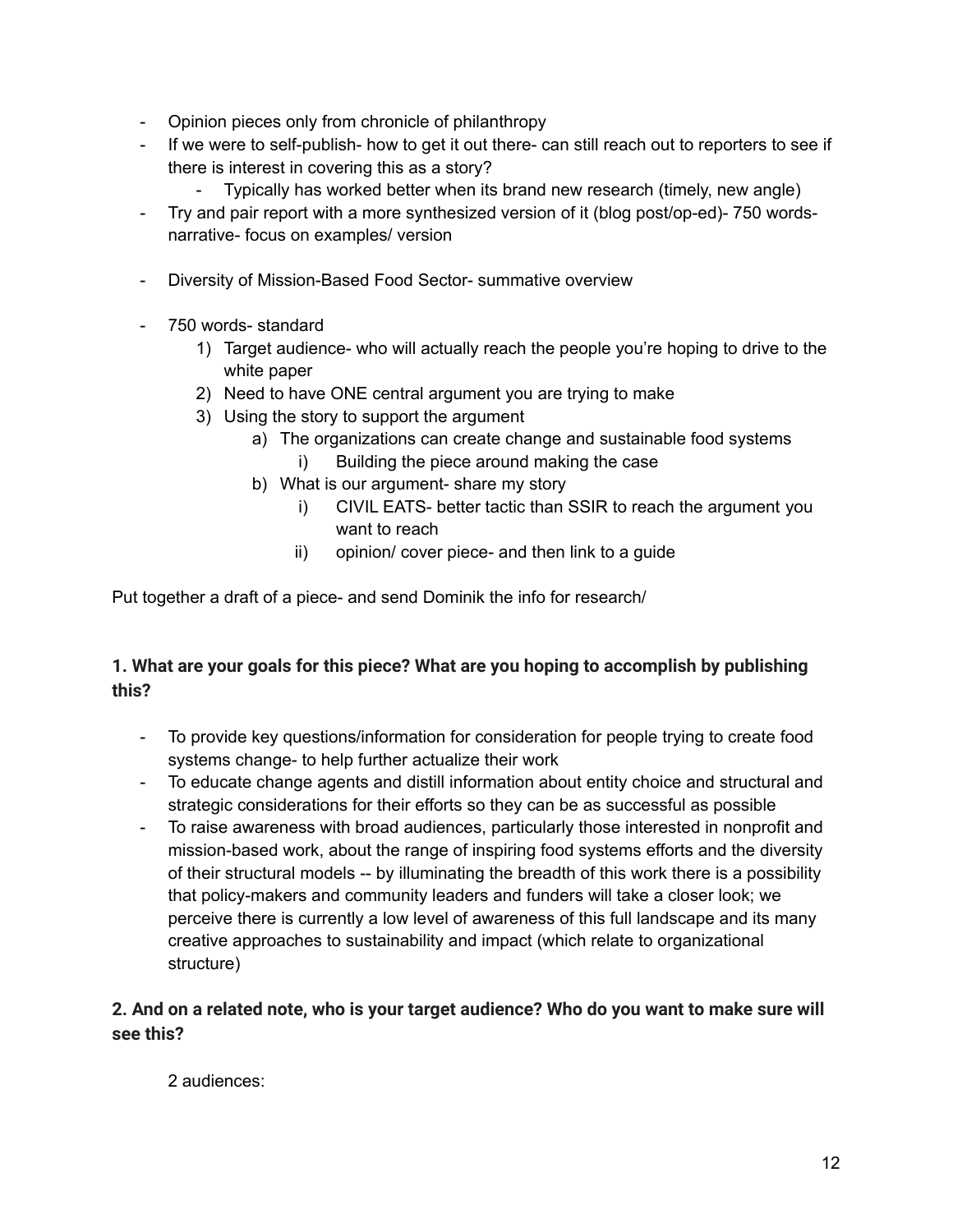**1) Nonprofit and social innovation change agents, thought leaders, and academics in the food systems space**

*How it is currently written. . . .*

- **SSIR or NPQ or Chronicle of Philanthropy type publication (is there an equivalent mixed-audience type publication as these in the Food Systems realm)-** more of a white paper or report?
- The piece provides a useful high-level overview of entity choices and gets at key issues these publications explore including structural and business model considerations for nonprofits and mission-based work as well as "how change is made" $\dots$  these publications also seem to have a mixed audience -- thought leaders, academics, and practitioners -- all of whom might use this piece as currently written for different reasons (understanding the big picture, obtaining applicable information for advising front-lines operations, teaching students, informing nonprofit leaders who are facing these questions now).
	- The article currently provides a pretty sweeping overview of the landscape of entity and structural choices in this field and provides real-life examples.
	- We could pitch this to SSIR or NPQ as a baseline piece to then later accompany with a series of storytelling pieces on individual examples.
- **2) People interested in food and food systems, including both everyday readers who care about this and people who work in this industry or in related fields**
	- Extending from the current version with much more storytelling on the examples we've already identified.
		- **Civil Eats?-** more of an op-ed, blog piece, or a series of those types of pieces which feature food systems efforts with different structures? To reach people that are doing work in the food system trying to create change in all sorts of ways- to be a thought provoking question on how to better actualize change when understanding limitations/possibilities of their organizational structure and other strategic considerations.
		- Would need to decide- do we try and tell one story throughout or bring in more voices from people in the different business models? If so, do we reach out to one group from each section? Focus on WI?

#### **Allison notes from earlier drafting:**

Strategizing for Success: How to Leverage Organizational Structure for Actualizing Change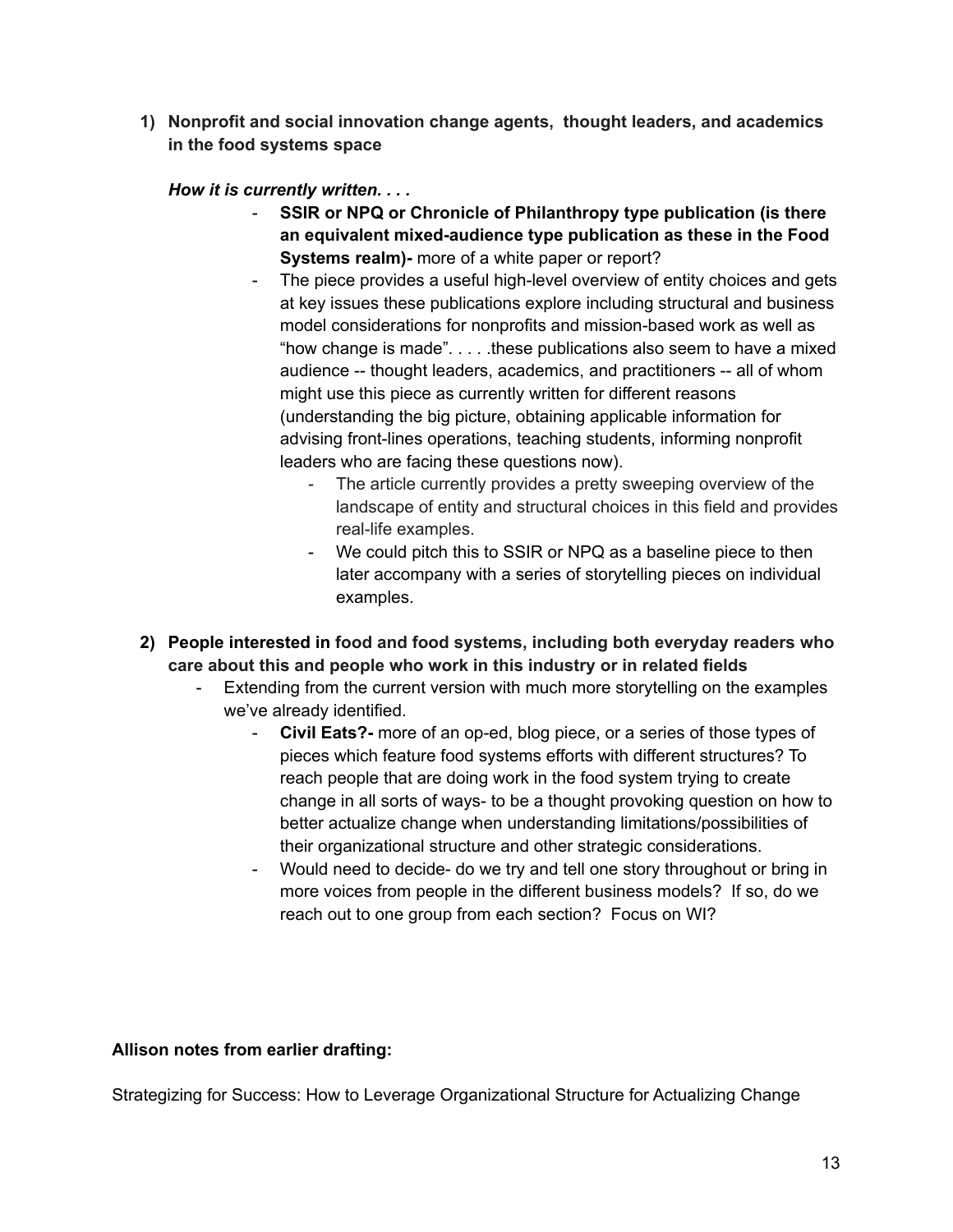#### Outlet for publication: Nonprofit Quarterly

At year three of a five-year capital campaign, phase one of three has yet to be reached. Donors say that the educational programs are not a good investment, and that they want to support infrastructure development and innovative technologies. The original community supporters have grown tired of the lack of progress and are losing momentum for the project. The small staff's time is overwhelmingly dedicated to acquiring funding. The organization has reached a critical junction: stay on its current path and slowly peter out or redefine its purpose to align with funder priorities.

Unfortunately, stories like these are all too common. As practitioners and consultants for nonprofits and community organizations, we have witnessed too many of these scenarios. So, what do we do about it? We think it starts with a fundamental question: how does our organization's structure support or inhibit our mission?

We notice that as organizations form, they ask: *How do we, as an organization, enact change?* and *What values and principles guide our work?*. While these are critical questions that any organization must contemplate, these questions are often asked without the complementary question: *What do we need to consider in deciding the legal entity that our organization sets up?* The legal entity of an organization determines and defines the way an organization operates. It is therefore paramount that various legal entities are explored before determining the one that will best enable an organization to fulfill its mission.

 $<sup>[7]</sup>$  More information the B Corporation Certificate here: <https://bcorporation.net/about-b-corps></sup> [8] More information on land trusts in Wisconsin here: <https://gatheringwaters.org/>

**-------------------------- CUTTING ROOM FLOOR**

**Planting Justice** is a 501(c)3 nonprofit organization based in San Francisco, CA. Since 2009, they have "built over 450 edible permaculture gardens in the San Francisco Bay Area, worked with five high-schools to develop food justice curricula, and created 40 green jobs in the food justice movement for folks transitioning from prison." Their work spans three areas: food sovereignty, economic justice, and community healing. Planting Justice addresses the structural inequalities of the industrial food system by building edible gardens throughout the Bay Area, and cultivating urban farms and training centers, so that communities are empowered to grow their own food. They address economic justice through creating meaningful green jobs that provide fair wages, comprehensive benefits, and a dignified work environment. Planting Justice also supports healing justice in collaboration with marginalized communities who "have been severed from their most optimal wellness due to structural oppression."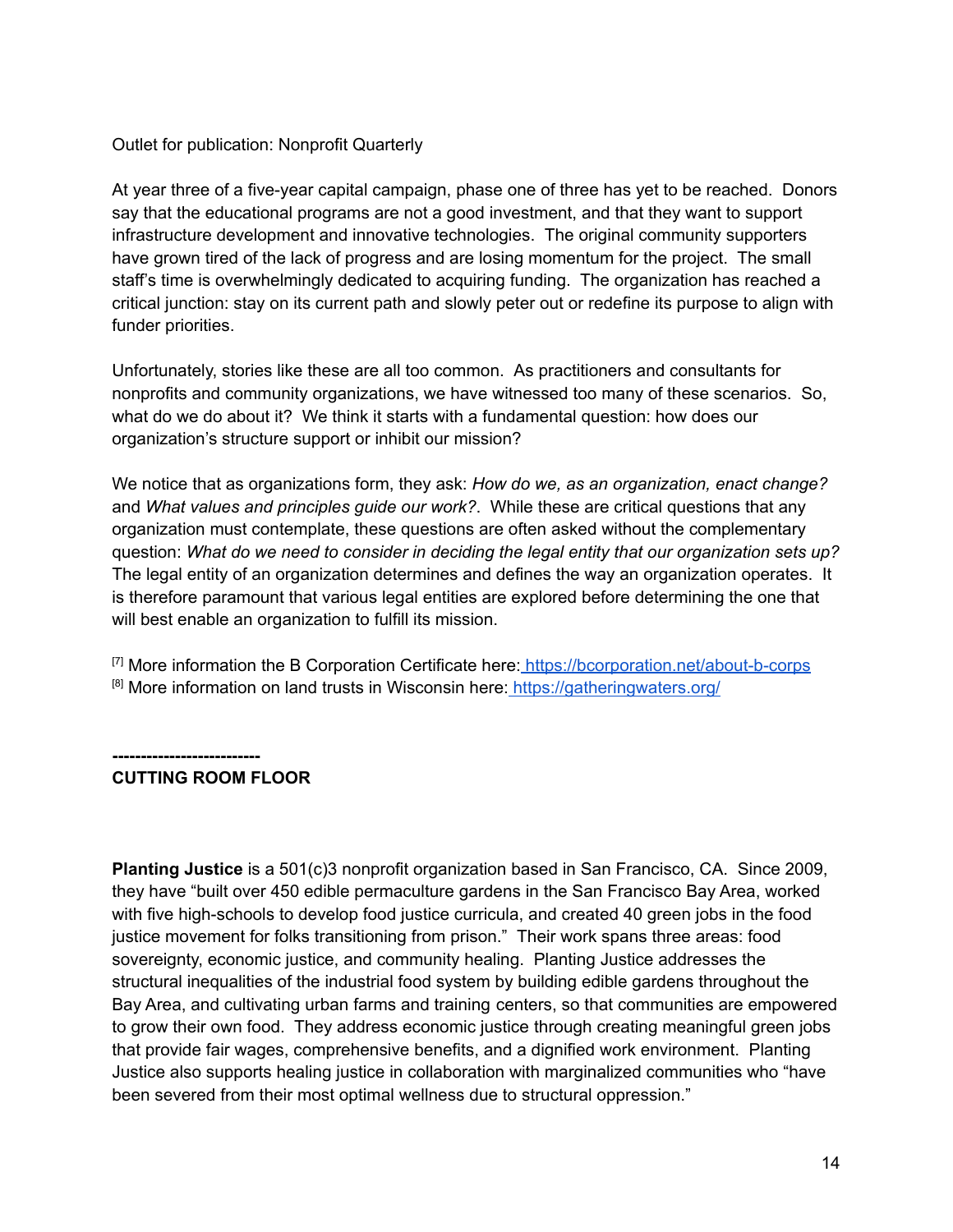**Menikanaehkem** is a 501(c)(3) "grassroots community organization based on the Menominee Reservation in Northeast Wisconsin working to revitalize (their) communities." Their mission is "to rebuild (their) communities by relying on (their) traditional organizing roots and striving for Community Wellness." Through their five initiatives- the Women's Leadership Cohort, Oskeh Pematesewak, Food Sovereignty, Energy Sovereignty, and Tiny Homes for Healing- they "come together with one heart and one mind to create hope for (their) future, through connecting to (their) identity and Spirit... with an unclouded vision and determination to honor (their) differences and embrace (their) strengths as First Nations People." Their food sovereignty initiative is working to reclaim their food sovereignty and ancestral foodways through "access to local food and the necessary infrastructure for a farm on the Menominee Reservation."

**Northeast Farmers of Color Land Trust (NEFOC LT)** is a hybrid model land trust that brings together "a community land trust model and a conservation land trust model to reimagine land access as well as conservation and stewardship of communities and ecosystems, with the goal of manifesting a community vision that uplifts global Indigenous, Black, and POC relationships with land, skills, and lifeways." NEFOC advances secure and permanent land tenure through "rematriating land and seeds; farmland stewardship, envisioning ways to be in reciprocity with land and creation, and by reimagining what the word 'farmer' stands for." The land trust "centers BIPOC voices and leadership and honors Indigenous sovereignty, while healing colonial harm and protecting our future by creating a carbon drawdown in the Northeast and informing climate policy locally, regionally, and nationally."

**American Farmland Trust** is a national organization (with their national office in Washington D.C.) that has been working to bring agriculture and the environment together since 1980, through their holistic approach to farmland and ranchland, "protecting it from development, promoting environmentally sound farming practices, and keeping farmers on it." To date, they have protected "over 6.5 million acres of farmland and ranchland in perpetuity" through agricultural conservation easements, reduced development on "over 300 million acres by advancing smart-land use planning and tax policies," pioneered and promoted "cutting-edge conservation practices on tens of thousands of farms and ranches across the nation," and catalyzed "over \$117 billion in federal and state funds that enables farmers and ranchers to protect their land and adopt new conservation practices."

**Sankofa Farms is an LLC** farm with a goal to "create a sustainable food source for minorities in both rural and urban areas located in Durham and Orange County, North Carolina." They are a multifaceted agricultural entity that offers dehydrated chips, farm fresh eggs, farm goods, and a summer agricultural program. They seek to "assist in changing the food intake of those living in and affected by food deserts." Sankofa Farms provides educational opportunities for youth and operate an educational academy targeting African American youth (11-17). They aim "to improve the perception of STEM and agriculturally related professions, increase the dollars earned, improve career readiness skills, and improve school performance for (their) attendees."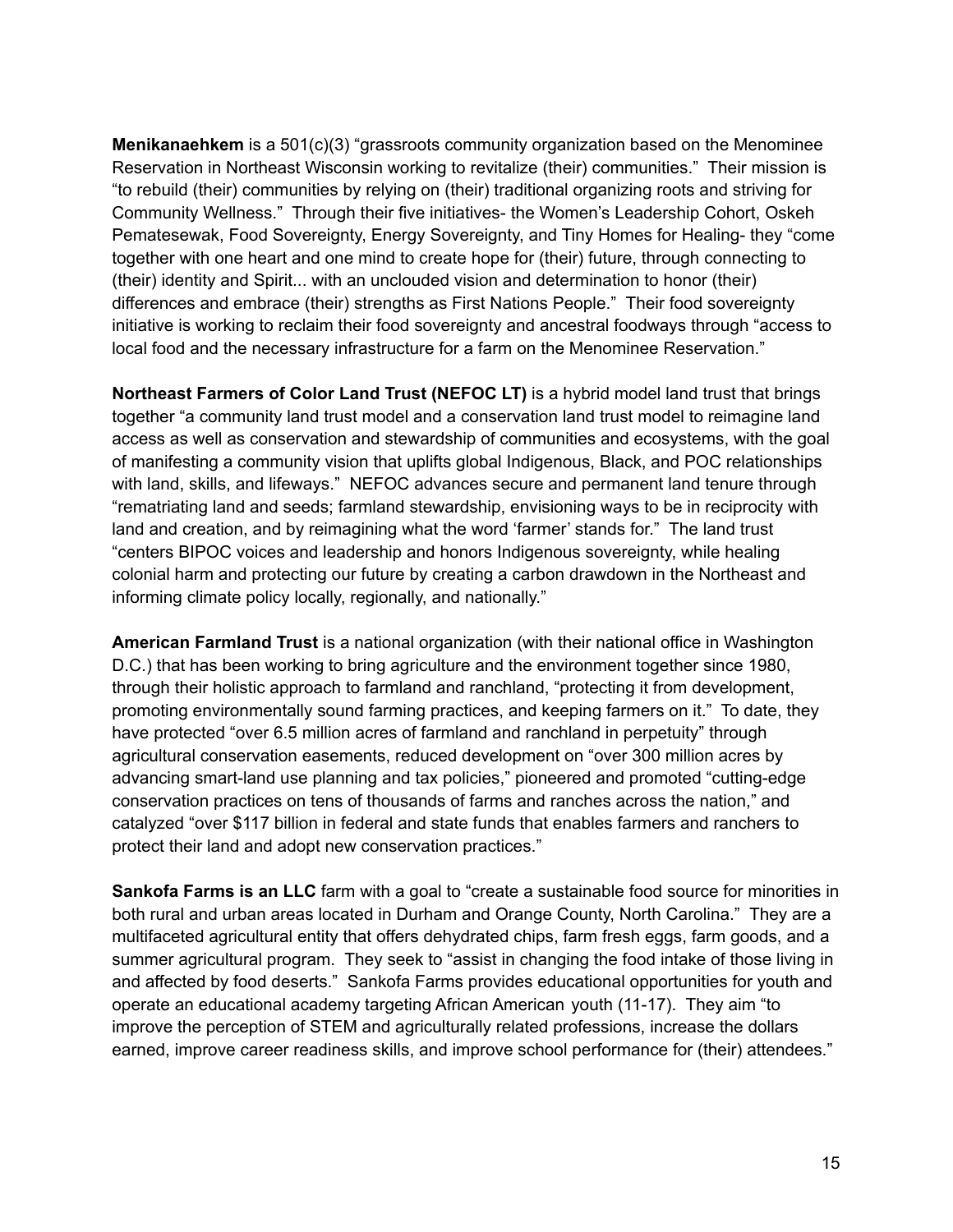**Full Circle Community Farm** is a multi-member LLC farm based in Seymour, WI that specializes in organic vegetables, beef cattle, poultry, and pigs. Their mission is to "provide high-quality organic food while creating a community-based farming model that will revitalize farms and communities across the country." They are leaders in the state for organic food production and rotational grazing practices. They are actively involved in revitalizing the local food system, through their participation in the SLO Farmers [Cooperative,](https://slofarmersco-op.com/) educational work with Northeastern Wisconsin Technical College's [Sustainable](https://www.nwtc.edu/academics/programs/fields-of-interest/agriculture-food-and-natural-resources/agribusiness-systems/sustainable-food-and-agriculture-systems) Food and Agricultural Systems [Associates](https://www.nwtc.edu/academics/programs/fields-of-interest/agriculture-food-and-natural-resources/agribusiness-systems/sustainable-food-and-agriculture-systems) Degree, and community work with New Leaf [Foods](https://newleaffoods.org/) nonprofit organization.

**Rock Steady Farm and Flowers** is "a LGBTQIA+ owned and operated cooperative farm, rooted in social justice, growing sustainable vegetables in Millerton, NY." The farm was founded in 2015, manages 12 acres, and seeks to "increase equity in the food system, create safer spaces for queer and BIPOC farmers to thrive," and promote regenerative farming practices. The farm operates a 450-member sliding scale CSA model that provides free and subsidized shares, in addition to wholesale sourcing for selected restaurants, food pantries and other organizations. They also work in close partnership with neighbors, nonprofits, and community partners on land based projects, working to build equity in their region.

**Fifth Season Cooperative** is a multi-stakeholder cooperative based in Viroqua, WI with a mission to "produce, process, and market healthy, local foods in our region by supporting the values of environmental, social, and economic fairness for all." As a regional food hub, incorporated in 2010, they aggregate and distribute local food to hospitals, schools, and businesses throughout the Driftless Region, Minneapolis, Milwaukee, Madison, and Chicago. The cooperative has six classes of membership, consisting of members throughout the supply chain, including: producers, producer groups (that aggregate and sell products), processors, distributors, buyers, and workers. Their work has provided critical infrastructure to "bridge the gap between producers and buyers in the 7 Rivers Region."

**Plum Organics** is a Benefit Corporation with the food philosophy that "little ones deserve the very best food from the very first bite." They have a complete line of baby foods and toddler snacks and their products are always organic, non-GMO, and made with whole and simple ingredients. While they were originally structured as a corporation, they converted their business model to a benefit corporation when the legislation became available in the state of Delaware in 2013. Their public benefit is "delivering nourishing, organic food to our nation's little ones and to raise awareness and advance solutions for childhood hunger and malnutrition in the United States." They accomplish this through their program "The Full Effect" that, to date, has donated 21,035,488 meals and snacks to little ones in need across America.

**Revolution Foods** is a "passionate and mission-driven" Certified B Corporation working to ignite a healthy food revolution." With a home office in Oakland, CA, they support communities with culturally relevant, healthy meals and "believe everyone deserves healthy and great-tasting food." Revolution Foods designs, produces, and delivers 2 million meals per week nationwide. They specialize in reimbursable school meals for K-12 students. Additionally, Revolution Foods